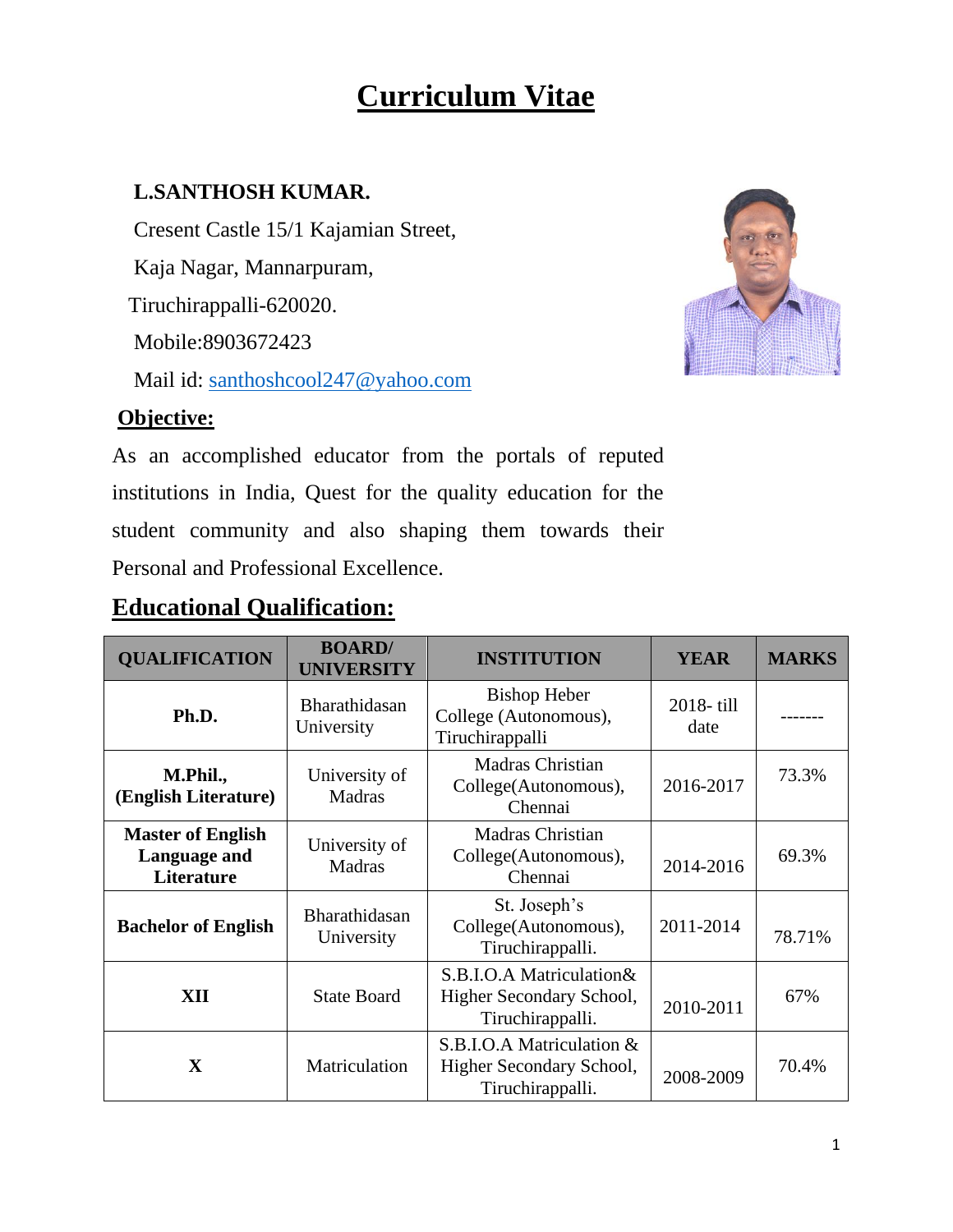# **Publication of Book:**

Co-edited a Book titled **Quality Of Education In The Age Of Globalization** *(2015)* ISBN:978-93-81208-56-4 G.K.Publisher(Dakshin),West Tambaram Chennai-600045,Tamilnadu,India.

## **Publication of Papers:**

2019- "A Combat of Roots and Routes in Kim Scott's Benang". Bodhi International Journal of Research in Humanities, Arts and Science. Online, Peer-reviewed, Refereed, Quarterly Journal E-ISSN No: 2456- 5571. Vol.3 Special Issue 2 March 2019 pp 79-81.

[http://www.bodhijournals.com/pdf/spl/march2019/Bodhi\\_V3S2.pdf](http://www.bodhijournals.com/pdf/spl/march2019/Bodhi_V3S2.pdf)

2019- "Kim Scott as an Archetype of Exile Testimonio". Journal of Emerging Technologies and Innovative Research An International Open Access, Peer-reviewed, Refereed Journal ISSN No: 2349-5162 Vol.6, Issue 3 March 2019 PP 101-105.

<http://www.jetir.org/papers/JETIRAG06022.pdf>

2019 – "Exile Testimonio". Lang Lit An International Peer-Reviewed Open Access Journal ISSN No: 2349-5189 Special Issue PP 159-161 [www.langlit.org](http://www.langlit.org/)

2019 – "Tribal Feminism : A Paradigmatic Shift in Literature". Feminist Theory and Literature. (Eds) C.Channappa & R.K.Dhawan Prestige Books International, New Delhi, ISBN:978-81-938503-0-5 PP 52-54.

2018 – "V.S. Naipaul as a Representative of Memory Literature". V.S.Naipaul A Critical Evaluation. (Ed) Dr. Bijender Singh Pacific Books International, New Delhi, ISBN: 978-93-86655-56-1 PP 65-69.

2018- "Diasporic Testimonio – An Overview". Diaspora, Women And The Marginalized. (Eds) Prof. (Dr.) Omana Antony & Dr. Bijender Singh Pacific Books International, New Delhi, ISBN : 978-93-86655-51-6 PP 22-27.

2017- "Othering through Culinary Preferences : A Study of Jhumpa Lahiri's Interpeter of Maladies". The Creative Launcher An International, Open Access, Peer Reviewed, Refereed, E- Journal in English ISSN No: 2455-6580 Vol. II & Issue V December 2017 PP 192-196. [https://www.thecreativelauncher.com>](https://www.thecreativelauncher.com/)...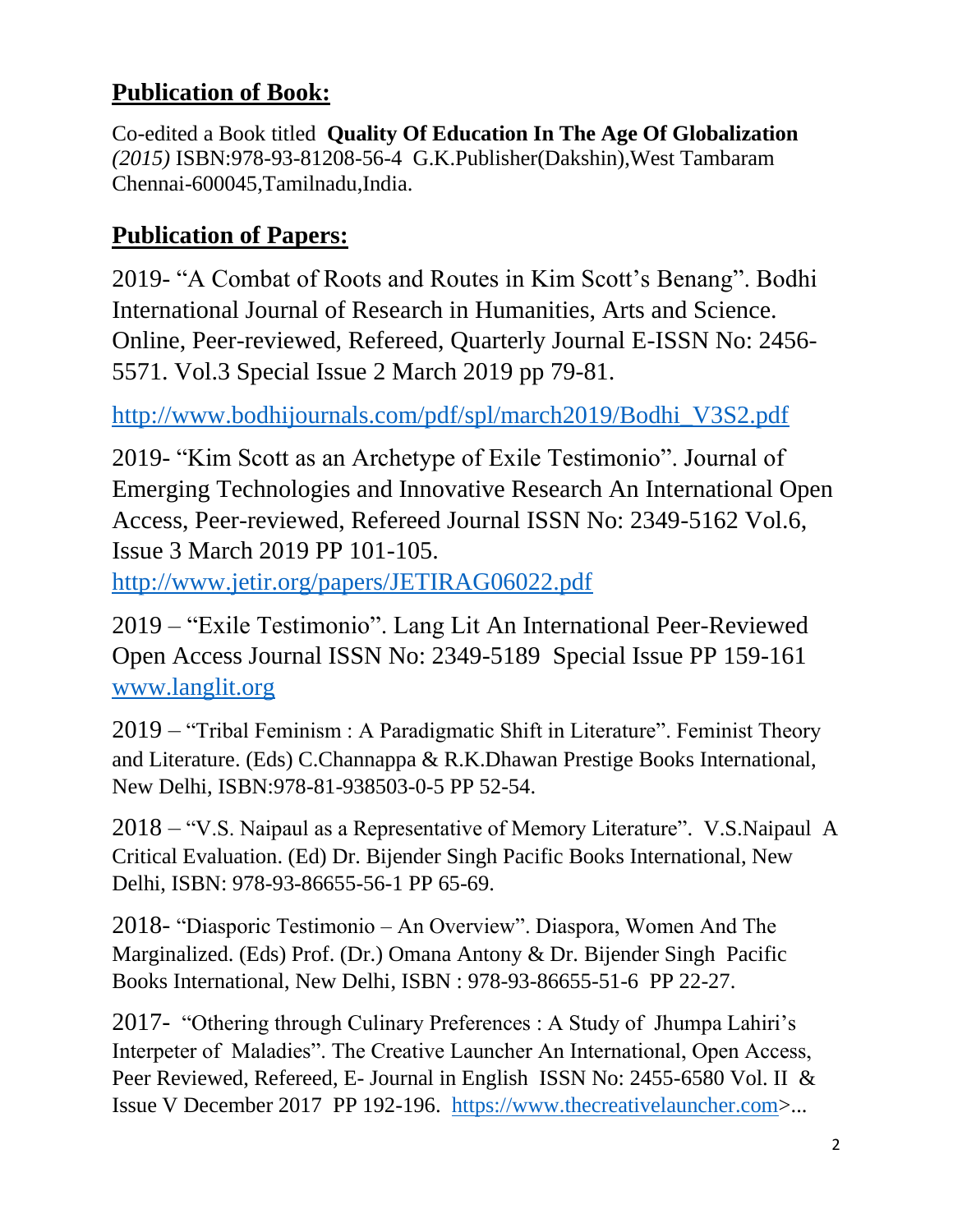2017- "Diasporic Testimonio in Mahmoud Darwish's I Come From There". The Voices Of The Subaltern In Literature Research Papers on Subaltern Studies. (Ed) Dr.S.Sobana Bishop Heber College (A) Tamilnadu India. ISBN:978-93-80767- 64-2 PP: 23-24

2017- "Diasporic Testimonio in Rudhramoorthy Cheran's " A Letter to A Sinhala Friend". Emerging Facets in English Literature (Ed) & Published by Department of English N.M.S.S Velaichamy Nadar College Nagamalai, Madurai-19, Tamilnadu, India. ISBN: 978-93-84193-86-7 PP : 247-252

2017- " RAJAGOPALACHARI'S ARDHANARI AS A TESTIMONIO". JAMAL ACADEMIC RESEARCH JOURNAL: AN INTERDISCIPLINARY (Ed) Dr. A. Mohamed Ibraheem ISSN : 0973-0303 Special Issue Vol :IX No.5 PP : 99-100

2016- "Diaspora in Nissim Ezekiel's Background Casually". Social Perspectives In Contemporary English Literature. (Eds) Dr.S.Balakrishnan & Mrs.N.Suyamariyathai & Mr. B.P. Pereira Vergal Publication Vol.4 ISBN:978- 93-85109-83-6 PP:22-26.

2016- "Testimonios: An Overview". English Literature, Language and Media (Ed) Dr. Y. S. Handibag. Yogeshwari Mahavidyalaya College, Ambajogai. ISBN: 978- 81-927612-7-5 PP: 74-78.

2016- "Bama's Voice For The Voiceless: Is Her Voice Ingenious In The Translation?" Essays On Regional Indian Literature In Translation . International Journal Of English and Literataure (IJEL) ISSN (P): 2249-6912 ISSN (E): 2249- 8028 Impact Factor (JCC): 4.5629 PP: 159-161.

2016- "Womanism in Lorraine Hansberry's A Raisin in the Sun". Diversity & Transformation: American Literature 1920-1990 . Kirti M. Dongursee College of Arts, Science and Commerce Dadar, Mumbai (Ed) Mrinalini B. Chavan . ISBN: 978-81-930573-7-7 PP: 92-94

2016-"Diaspora in Syed Amanuddin's Don't call me Indo-Anglian". Emerging Trends in Postcolonial Literature. Dhanalakshmi Srinivasan College of Arts and Science for Women Perambalur. ISBN: 978-93-85283-29-1 PP: 83-88.

2016-"Diaspora in Vikram Seth's The Frog and The Nightingale". Tapestries of the Horizons Abroad; Special Issue Critical Essays on Diaspora and Culture. Research Explorer An International Journal (Ed) Dr.T.JayakumarVolume 5 ISSN: 2250-1940 (Print), 2349-1647 (Online) PP: 117-118.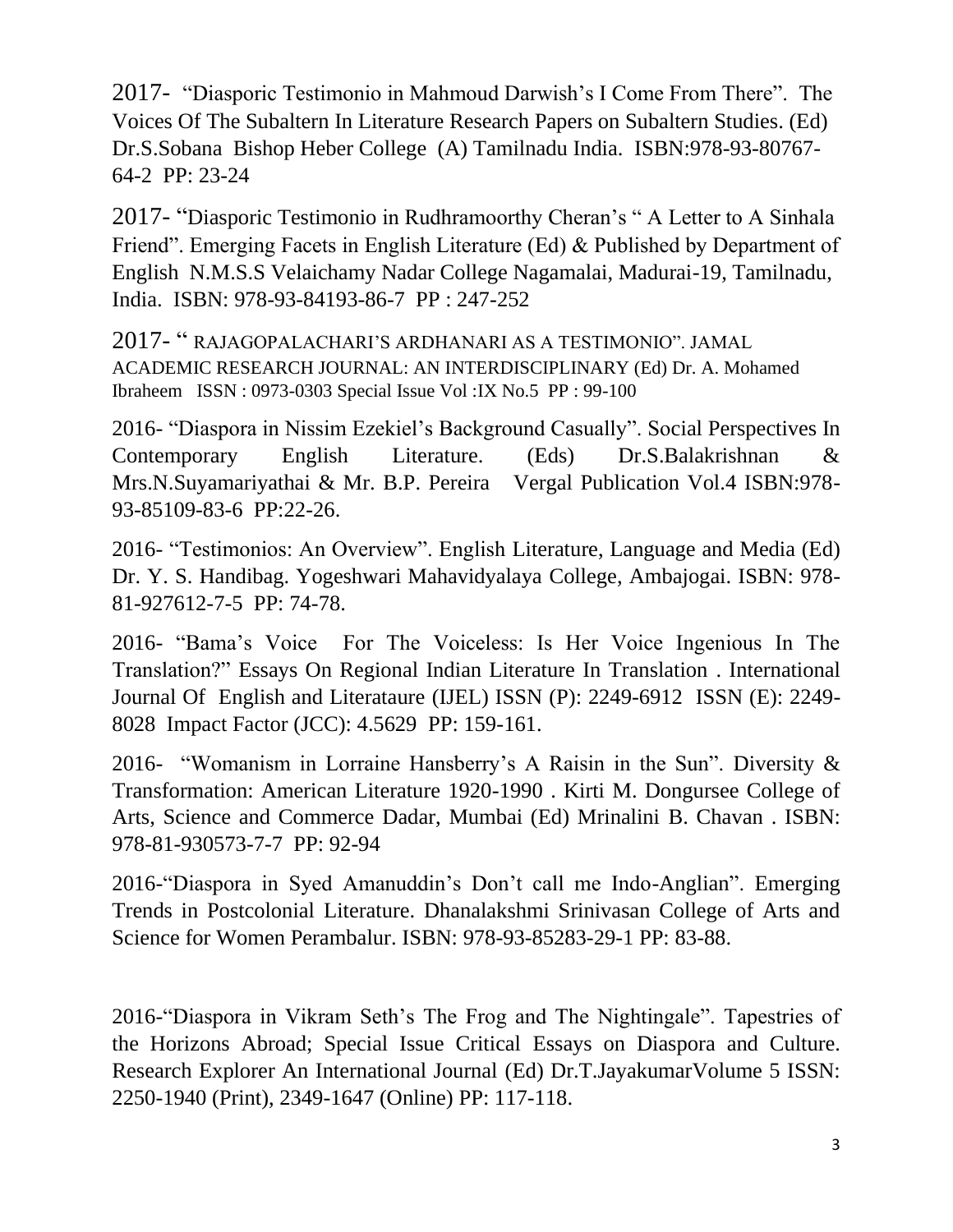2016- "Framing the Colonial Nightmare through a Dream: Magical Realism as a Post- colonial Narrative Mode in Derek Walcott's Dream on Monkey Mountain". Research Expression Bi- Annual Peer Reviewed Multi-Disciplinary Journal (Ed) Dr. Qamar Talat Vol. 1/ Issue- 1 September 2016 ISSN : 2456- 3455 PP : 35-38

2015-"Masculinity Vs Feminism in Henrik Ibsen's A Doll's House". Problematic of Gender Discourse Perspectives on Masculinism and Feminism. (Ed) Eeshan Ali & Soumya Mohan Ghosh. ISBN:9789352071753.

2015-"Diaspora in William Shakespeare's HAMLET" American International Journal Of Research in Humanities, Arts and Social Sciences ISSN (Print):2328- 3734 ISSN(Online):-2328-3696,ISSN(CD-ROM):2328-3688. <http://iasir.net/aijrhassissue/aijrhassissue10-2.html>

2015- "Post Colonial Elements in Mulk Raj Anand's Untouchable". Perspectives on Post Colonial Writing an Exploration(Ed)Ram Avadh Prajapati and Dr.Ashish Gupta ISBN:978-81-922645-1-6 PP:217-222.

2015- "A Rendering Of Dehumanization in Maya Angelou's My Arkansas". Lingaya's University Proceedings of the International Conference English Language and Literature A Tool for Humanising ISBN:978-81-924212-7-8. PP:171-173.

2015- "Interpretative Indianness in English Language In R.K.Narayan's The Financial Expert". Language through Literature Reviewing Its Posibilities (Ed)Dr.A.C.ChandraSekar & R.Vaishnavi ISBN:978-81-928646-6-2 PP:63-68.

2015- "Pathos And Social Tragedy In John Galsworthy's Silver Box" The Literary Herald ISSN:2454-3365 Vol.1 No.1(June 2015) PP:71-74. [https://www.tlhjournal.com](https://www.tlhjournal.com/)

2014- "Eco Conscious Reading in P.K.Page's Poem The Adolescence" International Journal Of Research(IJR) ISSN:2348-6848 Oct 2014 Vol-1 Issue-9 PP:28-31. <https://journals.pen2print.org/index.php/ijr/article/view/640/243>

2014- "Diaspora In Bernard MalaMaud's Novel The Fixer" . The International Research Journal Of Social Sciences And Humanities ISSN:2320-4702 Vol. 3,No. 8, Aug, 2014 PP:117-121. [https://pdfkul.com/the-int-res-j-soc-sc-hum-vol-3-no-8](https://pdfkul.com/the-int-res-j-soc-sc-hum-vol-3-no-8-page-1-209-aug-2014-_5a9cffb81723dd4e677ad85d.html) [page-1-209-aug-2014-\\_5a9cffb81723dd4e677ad85d.html](https://pdfkul.com/the-int-res-j-soc-sc-hum-vol-3-no-8-page-1-209-aug-2014-_5a9cffb81723dd4e677ad85d.html)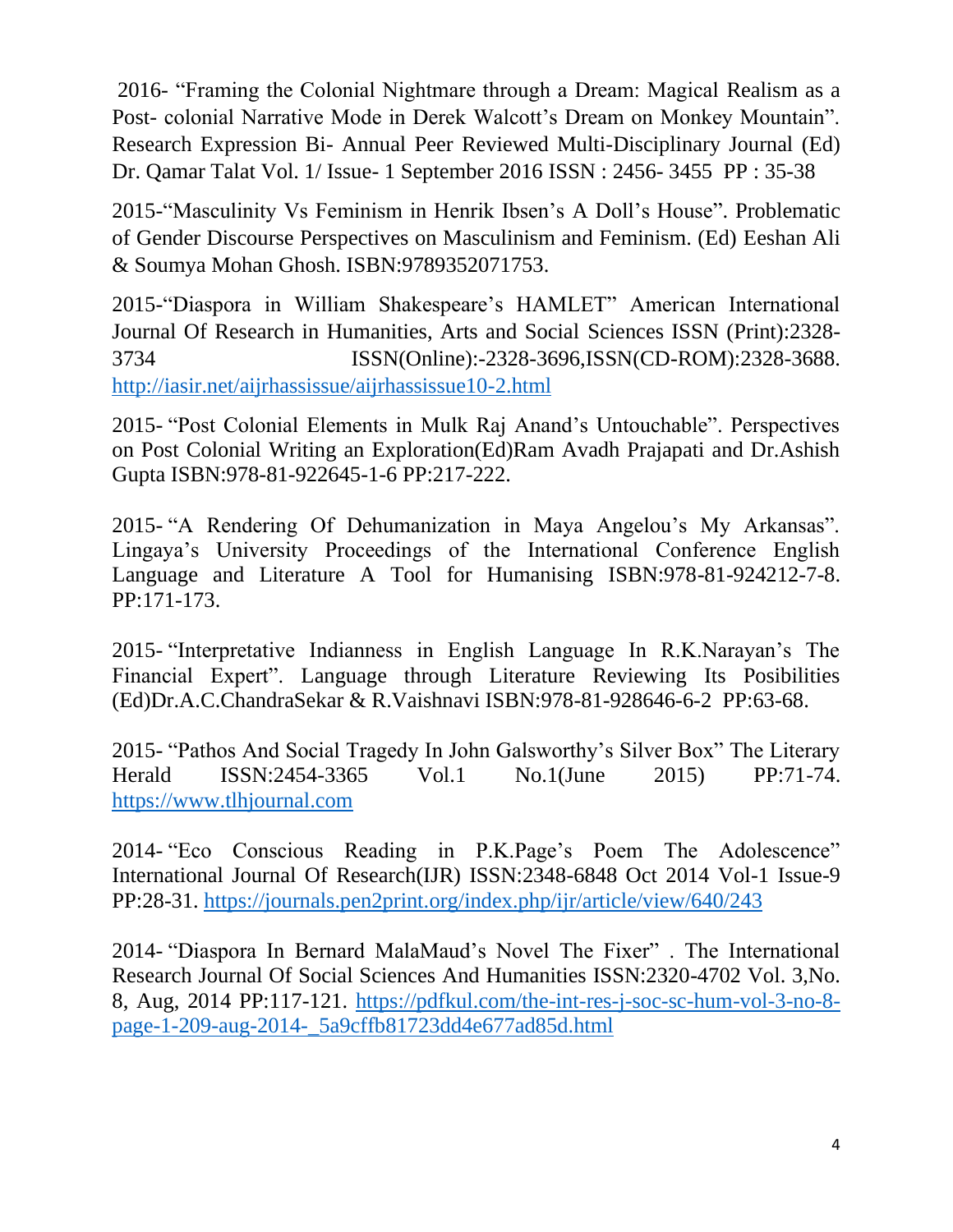2014- "Testimonial Narrative of Protest: An Analysis of Gabriel Okara's The Mystic Drum" . Literary Quest ISSN: 2349-5650 Vol. 1 Issue 3 August 2014 PP:87-92. <https://www.literaryquest.org/articleview.php?id=20>

2014- "Crusade For the Rights of Culture in Wole Soyinka's Death and the King's Horseman". Human Rights and Human Wrongs (Ed) Dr. N. Murugeswari & Dr. T. Jayakumar ISBN: 978- 9381-99-28-90 PP 183-187

2014 – " Analysis of Kamala Das' Voice in Someone Else's Song". Emerging Trends in Indian Writing in English . (Ed) Dr. T. Jayakumar & Dr.A.C Chandrasekar ISBN: 978-81-9286-463-1 PP 46-48

2013- " Diaspora: Definition and its Feature". Interdisciplinary Research Journal For Humanities (Ed) V.S Joseph Albert & V.JOHN ISSN: 2249-250 X Vol.4 No.1 Dec 2013 PP 194-198

| Sl.No | <b>Title of the Paper</b> | <b>Conference Title, Place &amp;</b> | <b>Level</b>  |
|-------|---------------------------|--------------------------------------|---------------|
|       | <b>Presented</b>          | <b>Date</b>                          |               |
| 1.    | Kim Scott as an           | Power Structure in English           | International |
|       | Archetype of Exile        | Language and Literature              |               |
|       | Testimonio                | organized by P.G. Department         |               |
|       |                           | of English Urumu                     |               |
|       |                           | Dhanalakshmi College,                |               |
|       |                           | Tiruchirappalli on 7 March           |               |
|       |                           | 2019                                 |               |
| 2.    | A Combat of Roots And     | <b>Expression as Representation</b>  | International |
|       | Routes in Kim Scott's     | in English Language and              |               |
|       | Benang                    | Literature organized by              |               |
|       |                           | Department of English Bishop         |               |
|       |                           | Heber College (Autonomous)           |               |
|       |                           | &                                    |               |
|       |                           | Bodhi International Journal of       |               |
|       |                           | <b>Research in Humanities, Arts</b>  |               |
|       |                           | and Science, India on $25 & 26$      |               |
|       |                           | February 2019.                       |               |
| 3.    | Exile Testimonio $- A$    | <b>International Conference on</b>   | International |
|       | Recapitulation            | Multiculturalism and                 |               |
|       |                           | Globalization in                     |               |
|       |                           | <b>Commonwealth Literature</b>       |               |
|       |                           | organized by Indian Society          |               |

#### **Papers Presented:**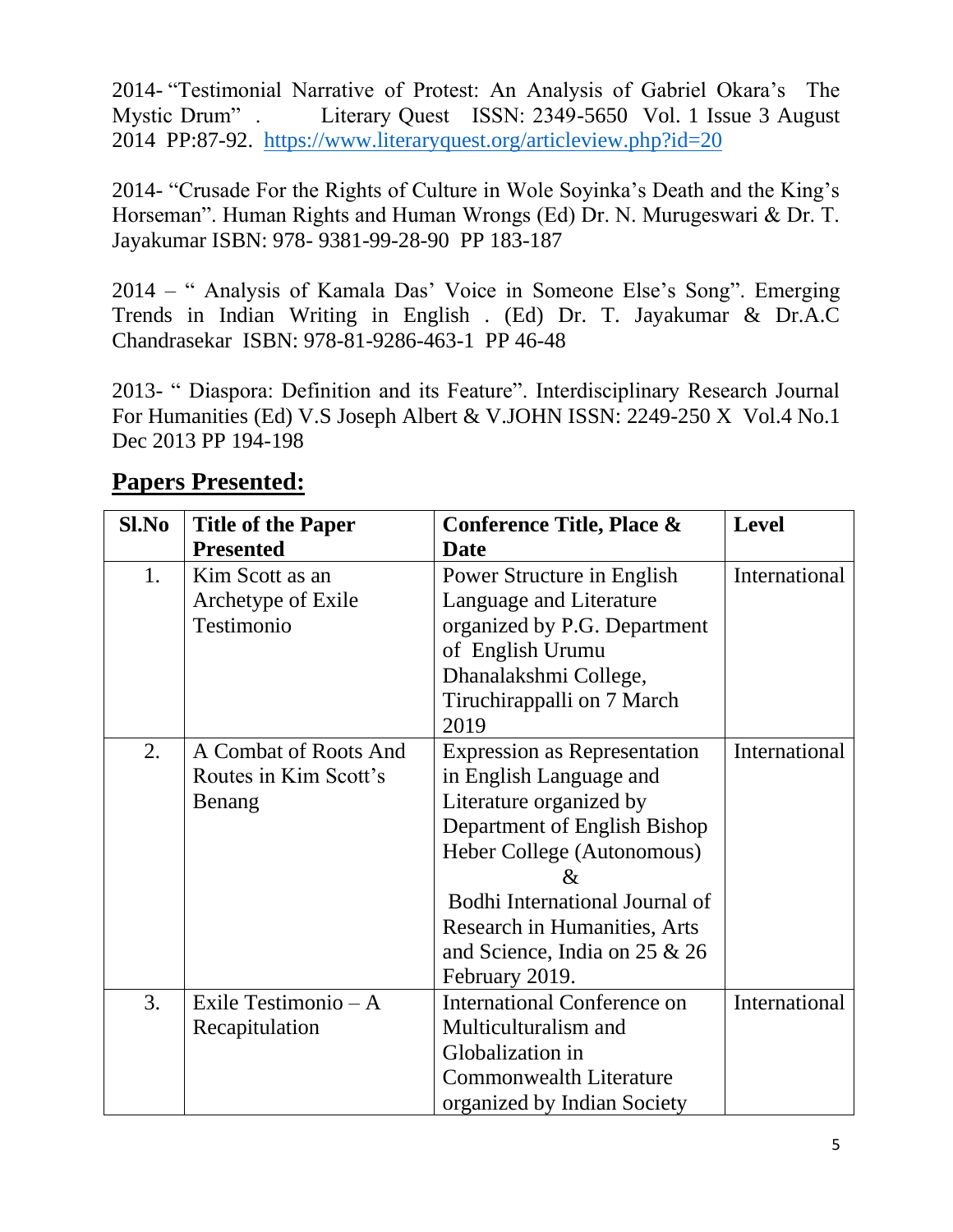|    |                          | for Commonwealth Studies in        |               |
|----|--------------------------|------------------------------------|---------------|
|    |                          | collaboration with Osmania         |               |
|    |                          | University Centre for              |               |
|    |                          | <b>International Programmes</b>    |               |
|    |                          | (OUCIP), at OUCIP, on 1-3          |               |
|    |                          | February 2019.                     |               |
| 4. | Diasporic Literature : A | <b>International Conference on</b> | International |
|    | Holistic Approach        | Major writers and Literary         |               |
|    |                          | <b>Movements: Exploring Last</b>   |               |
|    |                          | Three decades of Globalization     |               |
|    |                          | organized by Indian Society        |               |
|    |                          | for Commonwealth Studies in        |               |
|    |                          | collaboration with Osmania         |               |
|    |                          | University Centre for              |               |
|    |                          | <b>International Programmes</b>    |               |
|    |                          | (OUCIP), at OUCIP, on 8-10         |               |
|    |                          | February 2018.                     |               |
| 5. | Diaspora in Sarojini     | Two Day International              | International |
|    | Naidu's Wandering        | Conference on South Asian          |               |
|    | Singers                  | Literature, Department of          |               |
|    |                          | English & Foreign Languages,       |               |
|    |                          | Bharathiar University, on          |               |
|    |                          | 09,10 January 2018.                |               |
| 6. | Voicing the Muted Beauty | Singularities International        | International |
|    |                          | Conference on Beauty 2018,         |               |
|    |                          | P.G. Department of English,        |               |
|    |                          | KAHM Unity Women's                 |               |
|    |                          | College, Manjeri on 03,04 &        |               |
|    |                          | 05, January 2018                   |               |
| 7. | Tribal Feminism-A        | Emerging Issues in                 | International |
|    | Paradigmatic Shift in    | Contemporary Literature,           |               |
|    | Literature               | Organized by Forum of              |               |
|    |                          | <b>College English Teachers</b>    |               |
|    |                          | (FOCET) Kuvempu University         |               |
|    |                          | in Collaboration with Indian       |               |
|    |                          | Society for Commonwealth           |               |
|    |                          | Studies (ISCS) New Delhi,          |               |
|    |                          | December 7-9 2017.                 |               |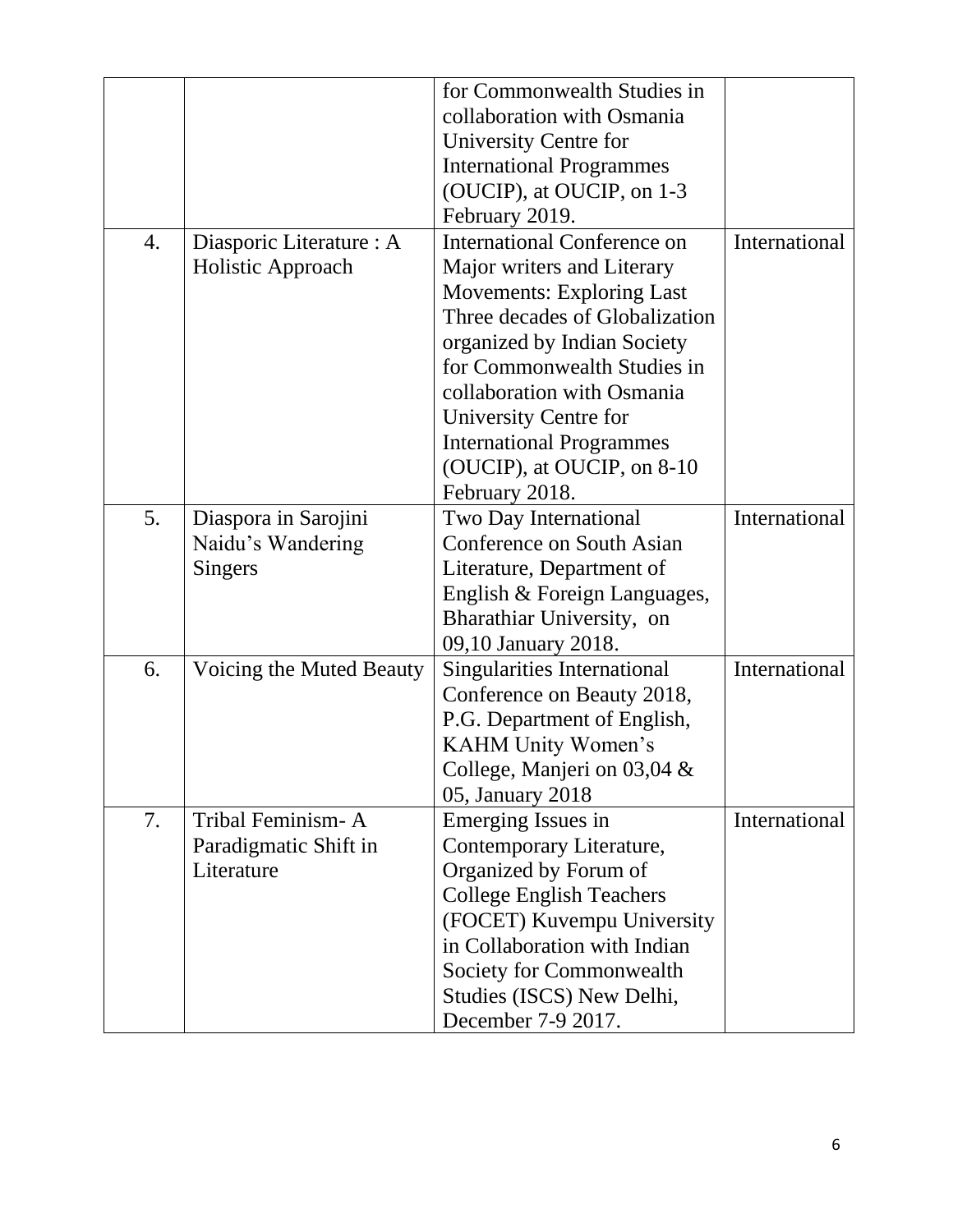| 8.  | Rajagopalachari's         | <b>South Asian Fiction: Strategies</b> |                 |
|-----|---------------------------|----------------------------------------|-----------------|
|     | Ardhanari as a Testimonio | of Survival and Revival Since          | National        |
|     |                           | 1995, Jamal Mohamed                    | (UGC            |
|     |                           | College(A) Tiruchirappalli             | Sponsored)      |
|     |                           | February 23 2017                       |                 |
| 9.  | Diasporic Testimonio in   | From Victim to Vindicating             |                 |
|     | Mahmoud Darwish's         | Survivor: The Many Voices of           |                 |
|     | I Come from There         | the Subaltern in Literature.           | National        |
|     |                           | Bishop Heber College(A)                |                 |
|     |                           | Tiruchirappalli                        |                 |
|     |                           | February 22 2017                       |                 |
| 10. | Othering through Identity | Multiculturalism In Literature:        | National        |
|     | Crisis: A Study of Abhay  | <b>Re-Inventing Identities</b>         |                 |
|     | Xaxa's Poem 'I am not     | Sri Guru Gobind Singh                  |                 |
|     | your Data'                | College Sector 26, Chandigarh          |                 |
|     |                           |                                        |                 |
|     | William Shakespeare and   | Ripeness is All: Discoursing           |                 |
| 11. | Gerontology: A Study of   | <b>Shakespeare and The Politics</b>    |                 |
|     | the Nurse in Romeo and    | of Cultural Gerontology.               | International   |
|     | Juliet.                   | <b>Bankura University West</b>         |                 |
|     |                           | Bengal, 07 & 08 November               |                 |
|     |                           | 2016.                                  |                 |
| 12. | Diaspora in Nissim        | Social Perspectives in                 |                 |
|     | Ezekiel's Background      | <b>Contemporary English</b>            |                 |
|     | Casually.                 | Literature.                            |                 |
|     |                           | Mangayarkarasi College of              | International   |
|     |                           | Arts & Science For Women               |                 |
|     |                           | Madurai<br>$\&$                        |                 |
|     |                           | Roots International Journal of         |                 |
|     |                           | Multidisciplinary Researches.          |                 |
|     |                           | $10th$ September 2016.                 |                 |
| 13. | Diasporic Testimonio in   | 'The World of Shakespeare'             |                 |
|     | William Shakespeare's     | Kaypeeyes College of Arts&             | <b>National</b> |
|     | The Merchant of Venice.   | Science Kotagiri, The Nilgiris.        |                 |
|     |                           | 19th August 2016.                      |                 |
| 14. | <b>Testimonios: An</b>    | English Literature, Language           | <b>National</b> |
|     | Overview.                 | and Media (ELLM 2016).                 | (UGC            |
|     |                           | Yogeshwari Mahavidyalaya,              | Sponsored)      |
|     |                           | Ambajogai.                             |                 |
|     |                           | 24 & 25 June 2016                      |                 |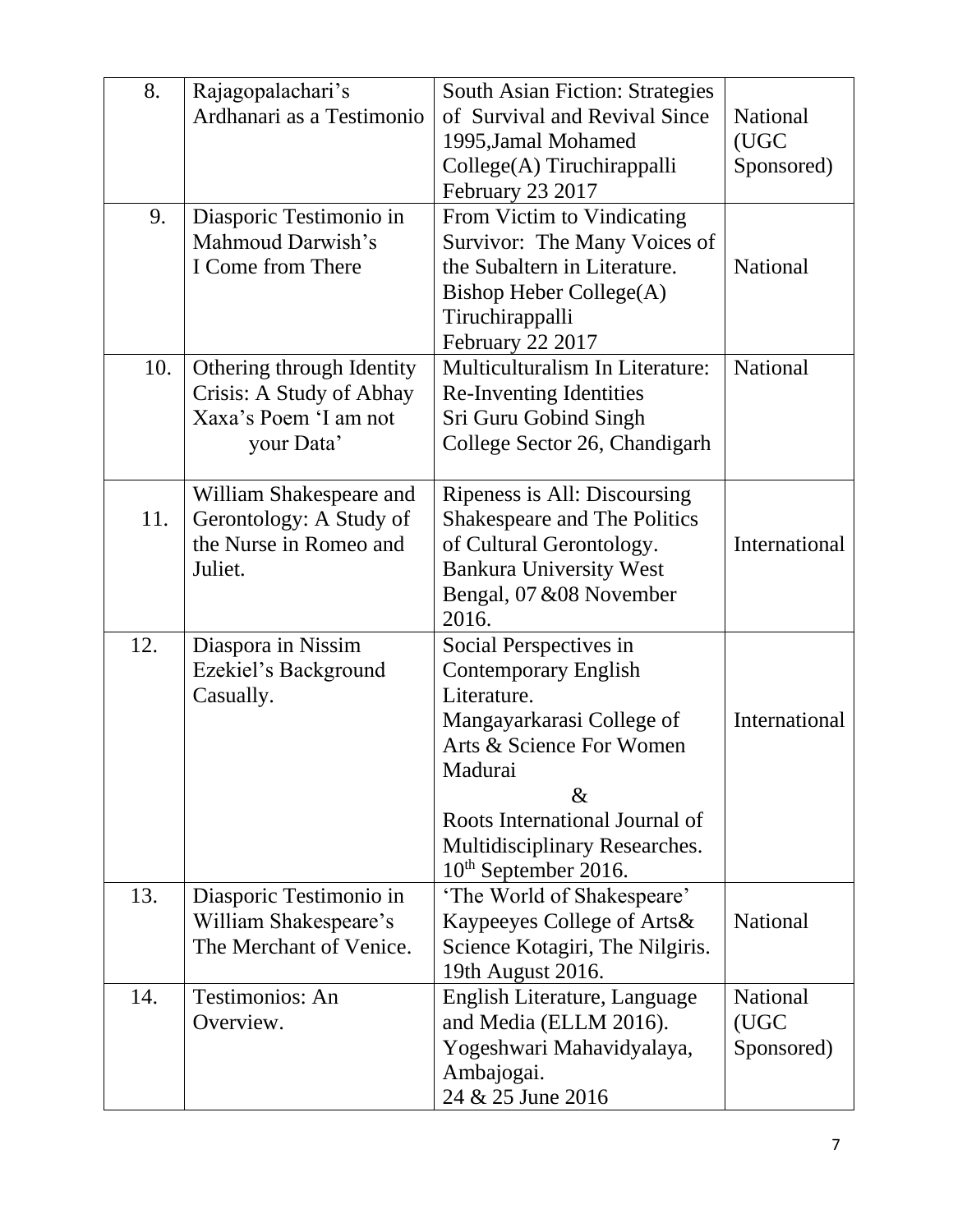| 15. | A Hundred And One Days      | <b>Subaltern Studies And</b>                      | International   |
|-----|-----------------------------|---------------------------------------------------|-----------------|
|     | : A Baghad Journal As a     | Minority Literature at                            |                 |
|     | Testimonio.                 | Department Of English And                         |                 |
|     |                             | Foreign Languages Bharathiar                      |                 |
|     |                             | University Coimbatore, March                      |                 |
|     |                             | 30 & 31, 2016.                                    |                 |
| 16. | Testimonios in India.       | Inter Collegiate International                    | International   |
|     |                             | <b>Student Seminar at Madras</b>                  |                 |
|     |                             | Christian College, Tambaram,                      |                 |
|     |                             | March-18, 2016                                    |                 |
| 17. | Othering through Culinary   | The Culture of Food:                              | International   |
|     | Preferences: A Study of     | Literature and Society at 'The                    |                 |
|     | Jhumpa Lahiri's             | Queeny' Velsao, Goa.                              |                 |
|     | Interpreter of Maladies.    | Organised by Murgaon                              |                 |
|     |                             | Education Society's College of                    |                 |
|     |                             | Arts and Commerce Goa,                            |                 |
|     |                             | February $25 - 27$ , 2016.                        |                 |
| 18. | Diaspora In Syed            | <b>Emerging Trends In</b>                         | National        |
|     | Amanuddin's Don't Call      | Postcolonial Literature at                        |                 |
|     | Me Indo-Anglian.            | Dhanalakshmi Srinivasan                           |                 |
|     |                             | College of Arts & Science For                     |                 |
|     |                             | Women, Perambalur,                                |                 |
|     |                             | February - 9-10,2016                              |                 |
| 19. | Bama's Voice For The        | Regional Indian Literature In                     | National        |
|     | Voiceless: Is Her Voice     | Translation at P.S.G.R.                           | (UGC            |
|     | Ingenious In The            | Krishnammal College For                           | Sponsored)      |
|     | Translation?                | Women, Coiambatore,                               |                 |
|     |                             | February-12, 2016                                 |                 |
| 20. | <b>Womanism In Lorraine</b> | "Diversity And                                    | <b>National</b> |
|     | Hansberry's A Raisin In     | <b>Transformation: American</b>                   | (UGC            |
|     | The Sun.                    | Literature (1920-1990)"                           | Sponsored)      |
|     |                             | [DTAL-2016] at Deccan                             |                 |
|     |                             | Education Society's Kirti M.                      |                 |
|     |                             | Doongursee College of Arts,<br>Science & Commerce |                 |
|     |                             |                                                   |                 |
| 21. | Framing The Colonial        | Mumbai, January 15-16, 2016<br>A Two-Day National | National        |
|     | Nightmare Through A         | Conference On Literary                            |                 |
|     | Dream : Magical Realism     | Theories at St.Joseph's                           |                 |
|     | As a PostColonial           | College (Autonomous)                              |                 |
|     | Narrative Mode In Derek     | Tiruchrappali, December3-4,                       |                 |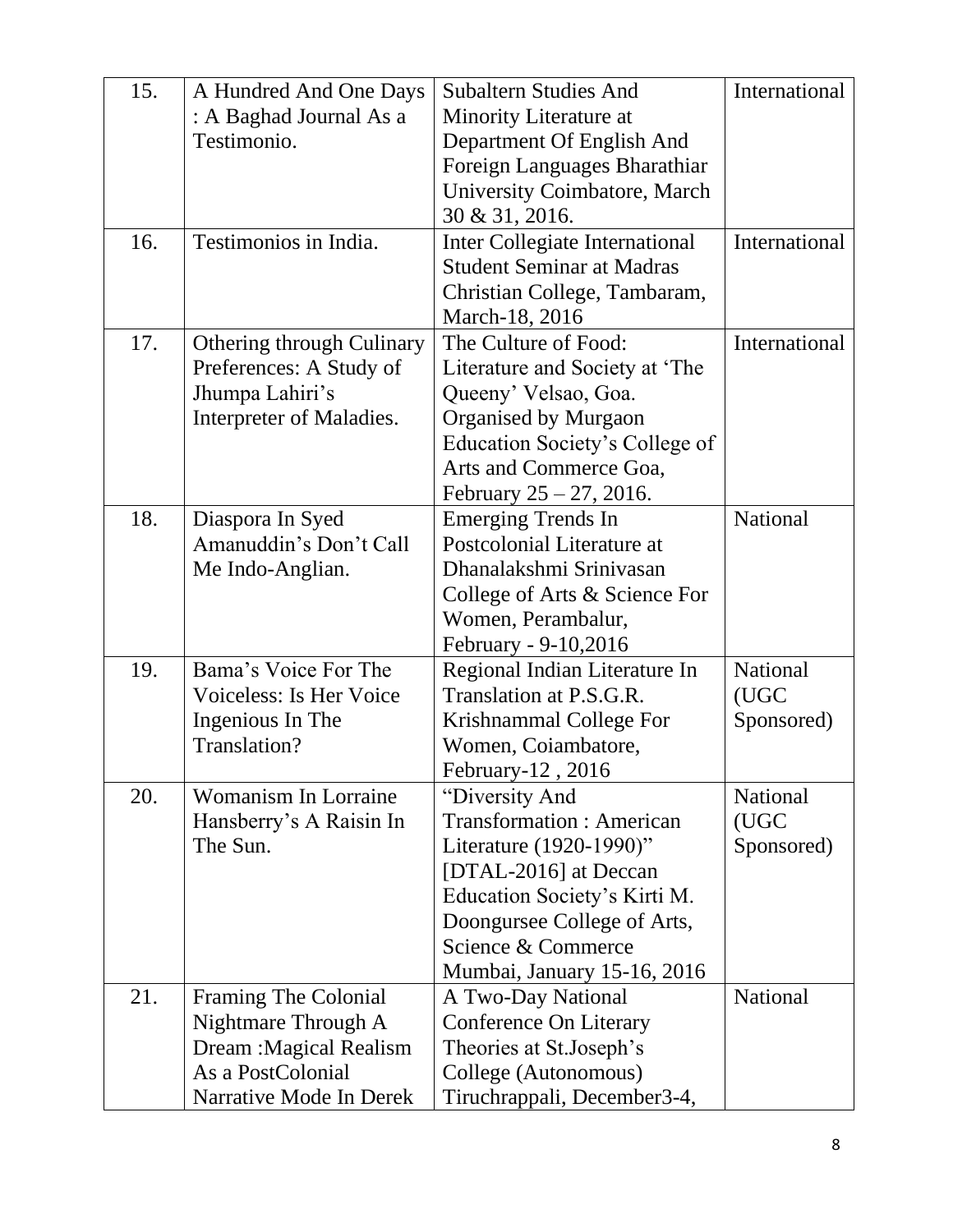|     | Walcott's "Dream On              | 2015                                  |               |
|-----|----------------------------------|---------------------------------------|---------------|
|     | Monkey Mountain".                |                                       |               |
| 22. | A Rendering Of                   | English Language $\&$                 | International |
|     | Dehumanization in Maya           | Literature-A Tool for                 |               |
|     | Angelou's My Arkansas.           | Humanising                            |               |
|     |                                  | (ELLATH-2015) at Lingaya's            |               |
|     |                                  | University, Faridabad,                |               |
|     |                                  | February 23 & 24, 2015.               |               |
| 23. | <b>Interpretative Indianness</b> | Language Through Literature           | National      |
|     | In English Language In           | : Revewing Its Possibilities at       |               |
|     | R.K.Narayanan's The              | Dhanalakshmi Srinivasan               |               |
|     | <b>Financial Expert</b>          | College of Arts and Science           |               |
|     |                                  | For Women, Perambalur,                |               |
|     |                                  | February 3, 2015.                     |               |
| 24. | Kamala Das As                    | <b>Emerging Trends In</b>             | International |
|     | Representative Of                | Literatures In English at             |               |
|     | <b>Testimonial Literature</b>    | Bharathi Women's College              |               |
|     | Through The Poem The             | (Autonomous) Chennai,                 |               |
|     | Looking Glass.                   | December 11, 2014.                    |               |
| 25. | Eco Conscious Reading In         | 'Literature And Ecology: A            | <b>State</b>  |
|     | P.K.Page's Poem                  | <b>Student Seminar at Stella</b>      |               |
|     | Adolesence.                      | Maris College (Autonomous)            |               |
|     |                                  | Chennai, September 19, 2014.          |               |
| 26. | Diaspora In Vikram               | Tapestries Of Expatriate              | National      |
|     | Seth's The Frog And The          | Writings at Periyar E.V.R             | (UGC          |
|     | Nightingale                      | College (Autonomous)                  | Sponsored)    |
|     |                                  | Tiruchirappalli, August 21-22,        |               |
|     |                                  | 2014.                                 |               |
| 27. | Speaking With The                | Emerging Trends In Indian             | National      |
|     | Subaltern : An Analysis          | Writing In English at                 |               |
|     | Of Kamala Das' Voice In          | Dhanalakshmi Srinivasan               |               |
|     | Some One Else's Song.            | College of Arts and Science           |               |
|     |                                  | For Women,                            |               |
|     |                                  | Perambalur, February 11-12,           |               |
|     |                                  | 2014.                                 |               |
| 28. | Diaspora: Definition and         | "Thesis $-$ Antithesis $-$            | National      |
|     | Its Scope.                       | Synthesis: The Scope Of Post          |               |
|     |                                  | <b>Colonial Theory and Literature</b> |               |
|     |                                  | at St.Xavier's College                |               |
|     |                                  | (Autonomous) Palainkottai,            |               |
|     |                                  | September 2-3, 2013.                  |               |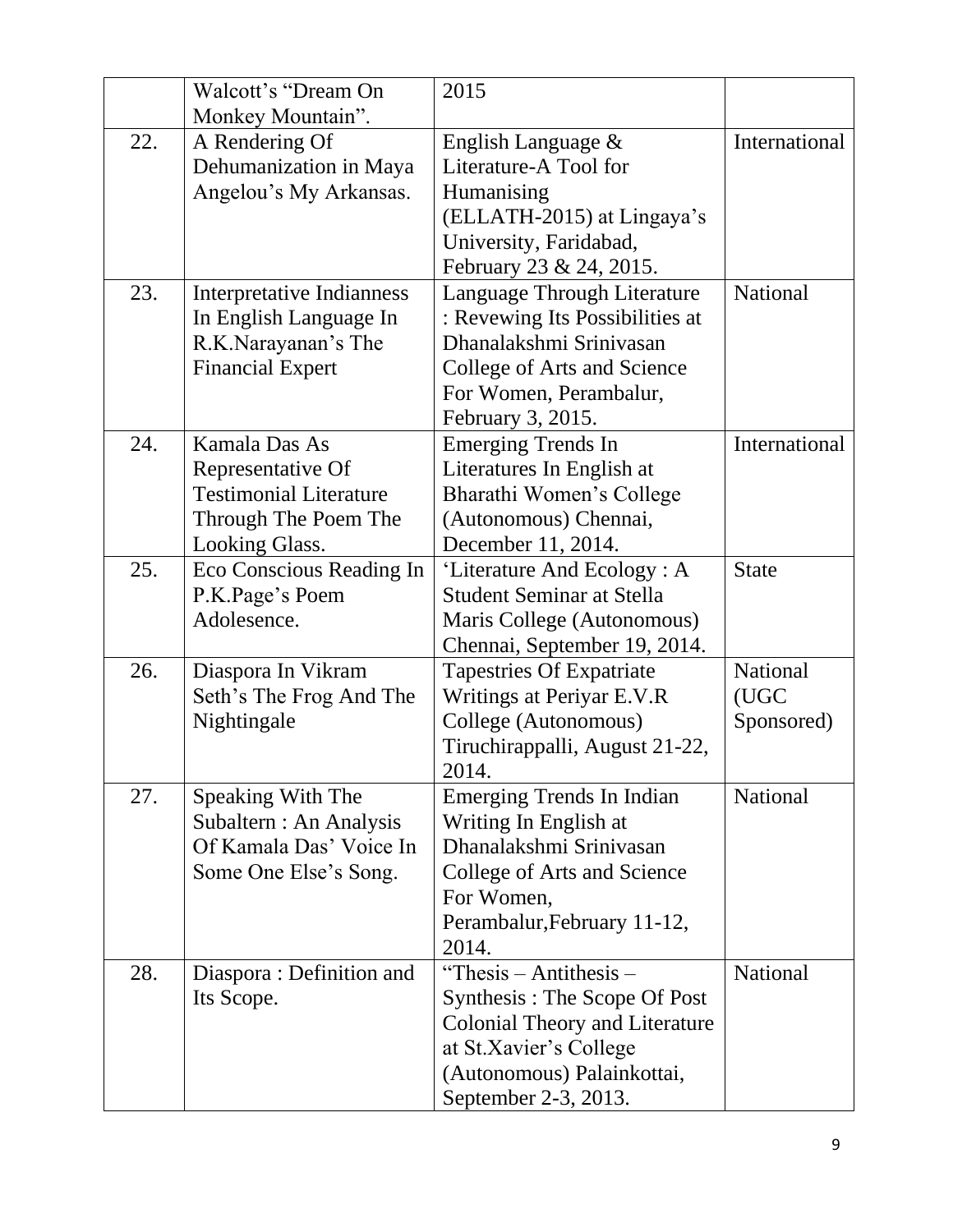#### **Professional Experience:**

Worked as an Assistant Professor of English in Dr.N.G.P. Arts and Science College (Autonomous), Coimbatore. (01-08-2017 to 19-03-2018).

#### **Workshops Attended/FacultyDevelopmentProgramme:**

- 1. Attended a Workshop on "Entertainment, Learning & Humanising" organized by Lingaya's University on February 23 & 24, 2015.
- 2. Attended a Workshop on "Writing for Research Purpose" organized by Department of English & Office Dean(Research) on July 19&20,2019 at B.S. Abdur Rahman Crescent Institute of Science & Technology, Vandalur, Chennai-48.
- 3. Attended a Faculty Development Programme on "English Language and Literature Teaching : Vision 2019(ELLT2019) on July 21, 2019 at Thanjavur, Tamilnadu.
- 4. Attended a Workshop on "Research Ethics and Anti-Plagiarism" organized by Heber Research Forum on September 3, 2019 at Bishop Heber College (Autonomous), Tiruchirappalli-620017.
- 5. Attended a Workshop on "Shakespeare Asian Journey" organized by Department of English, University of Madras & Chennai Literary Association on January 9, 2020.
- 6. Attended a Workshop on "Australian Studies" organized by Department of English, University of Madras & Chennai Literary Association on January 9, 2020.
- 7. Attended a Workshop on "Research in English- Theory and Practice" organized by P.G. & Research Department of English, Bishop Heber College (Autonomous), Tiruchirappalli-620 017 on January 22, 2020.

## **Invited Talks:**

- 1. Delivered a talk on "Emerging Facets of English Literature" (April 4,2017) Literary Association Function at the Department of English Government Arts College, Kulithalai-639120.
- 2. Delivered a talk on "Career Development Skills" (October 20,2017) Mani Higher Secondary School P.N. Palayam Coimbatore- 641 037.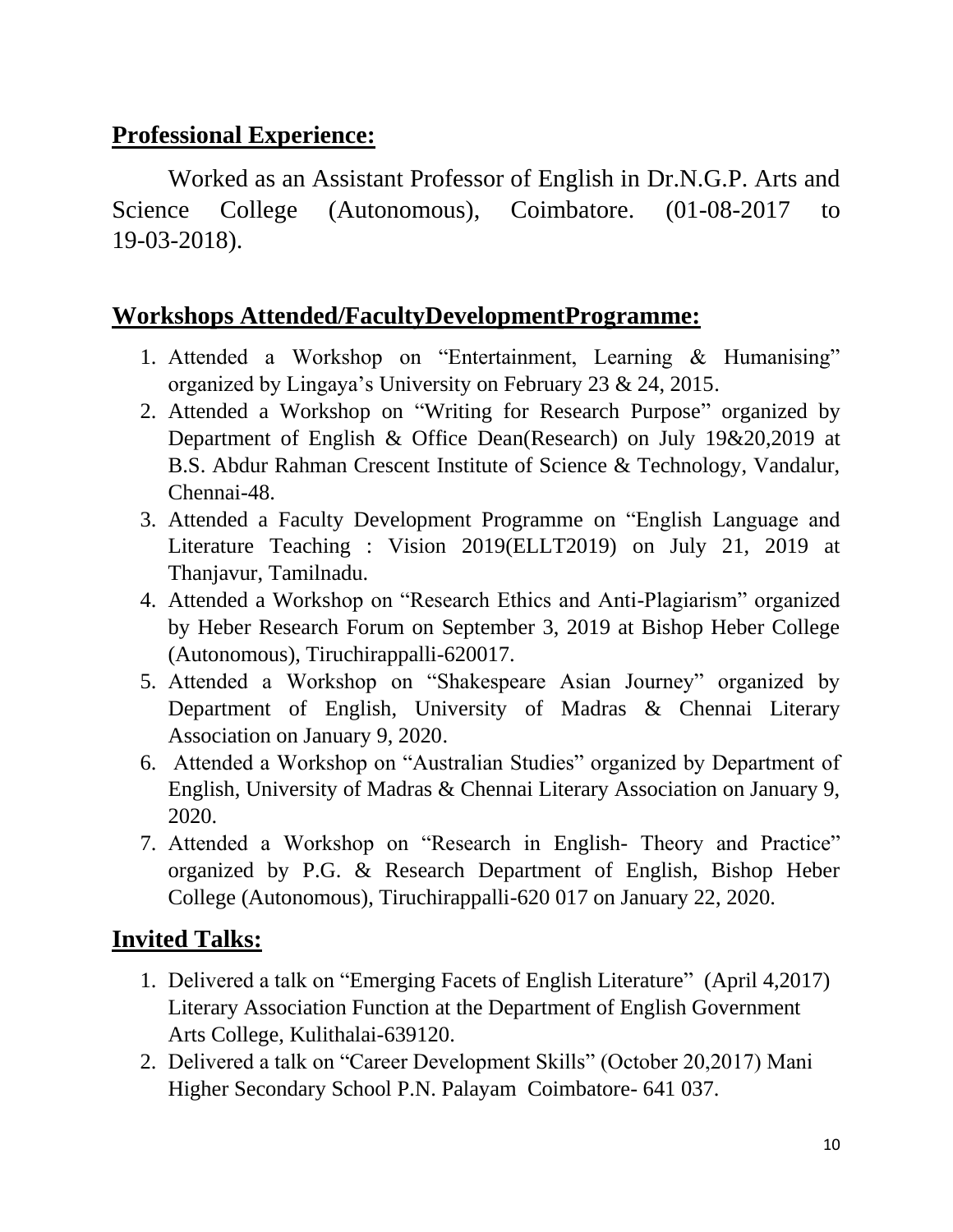- 3. Delivered a talk at the Inauguration of U.G. & P.G. Associations & Penlita, Popes English Literary Association (August 26, 2019) at the Department of English, Popes College( Autonomous), Sawyerpuram-628 251.
- 4. Delivered a talk on "Importance of Life Skills"(August 26,2019) National Service Scheme at Popes College (Autonomous), Sawyerpuram- 628 251.
- 5. Delivered a talk on "Analysing Poems" (October 24, 2019) Student Enrichment Programme at the Department of English Government Arts College, Kulithalai-639120.
- 6. Delivered a talk on "Cultural Studies" (January 04, 2020) A Subject Expert Lecture at the PG-Department of English Cauvery College for Women (Autonomous), Tiruchirappalli-620 018

# **Awards Won:**

- 1. UG Rank holder & Gold Medalist for the outstanding Academic Performance and also Won the College Management Medal and Prizes in B.A at St. Joseph's College (Autonomous), Tiruchirappalli.
- 2. Awarded as the Best Student by the Extension Department (Shepherd) St.Joseph's College (A), Tiruchirappalli.
- 3. Awarded as the "Young Researcher" (September 28,2019) by the ESN Publications(Research & Development) Education Consultant in Aruppukkottai, Tamilnadu 626105.
- 4. Awarded as the "Young Achiever" (November 27,2019) by the Institute of Scholars INSC Unit of SDPL An ISO 9001:2015 certified Institute by International Accurate Certification, Accredited by UASL. <https://www.insc.in/awards/singleinfo.php?tid=794>
- 5. Awarded for "The Best Academic Excellence" (December 22, 2019) by the Mayas Publication in collaboration with Mayas Research and Learning (OPC) PVT. Ltd. And Emperor Group of Journals. [www.mayaspublication.com](http://www.mayaspublication.com/) & [www.mayas.info](http://www.mayas.info/)

# **Special Skills:**